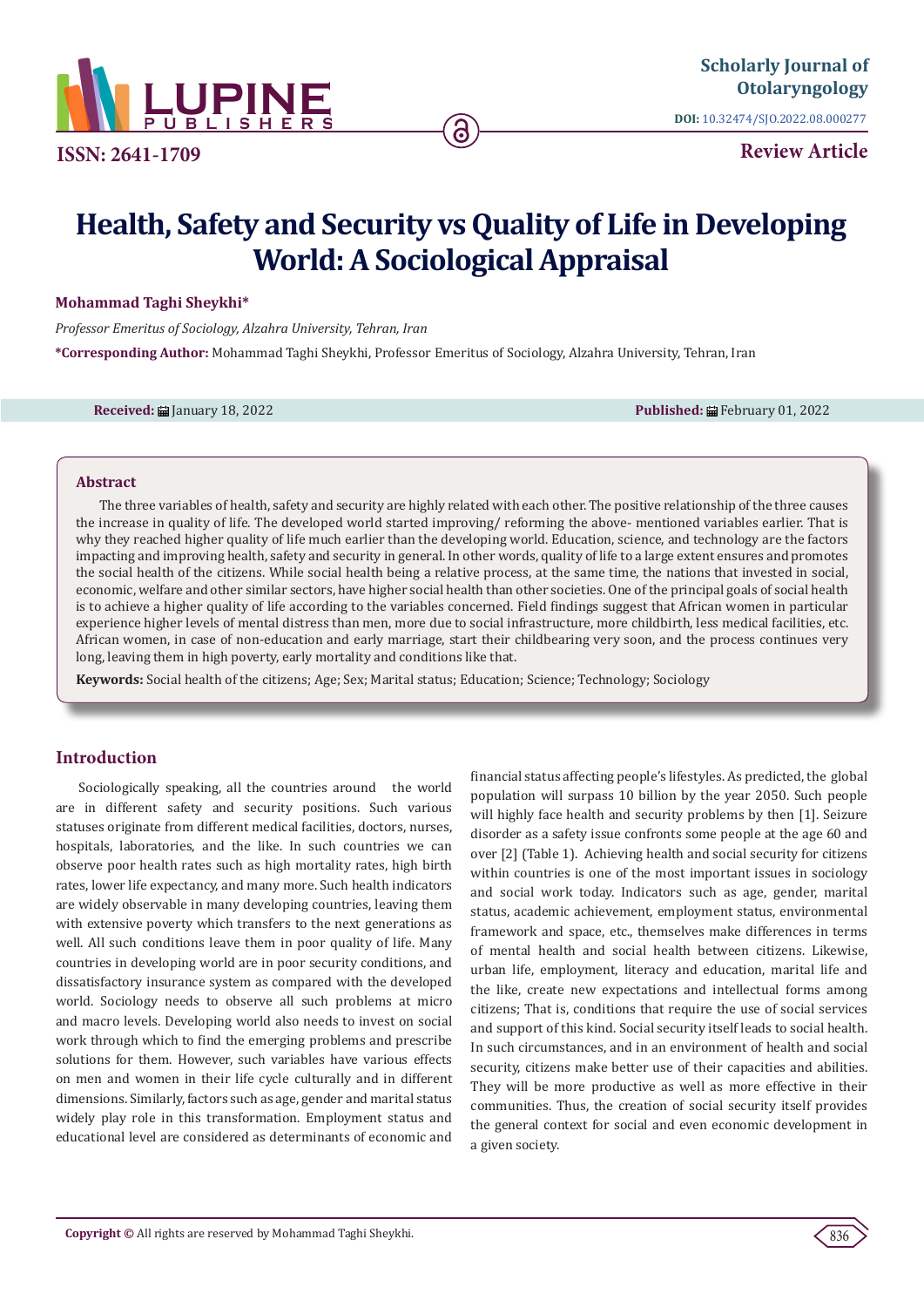| Country       | <b>Birth per 1000 Population</b> | <b>Mortality per 1000 Population</b> | <b>Infant Mortality Rate</b> |
|---------------|----------------------------------|--------------------------------------|------------------------------|
| India         | 20                               | 6                                    | 32                           |
| Pakistan      | 28                               | 6                                    | 60                           |
| Sri Lanka     | 14                               | 6                                    | 9                            |
| Indonesia     | 16                               | 7                                    | 21                           |
| Japan         | 7                                | 11                                   | 1.8                          |
| Korea South   | 5                                | 6                                    | 2.7                          |
| China         | 8                                | 7                                    | 9                            |
| <b>Brazil</b> | 13                               | 7                                    | 12                           |
| Peru          | 17                               | 8                                    | 15                           |
| Cuba          | 9                                | 10                                   | 4.9                          |
| <b>USA</b>    | 11                               | 10                                   | 5.4                          |
| South Africa  | 19                               | 12                                   | 24                           |
| Chad          | 47                               | 10                                   | 79                           |
| Kenya         | 27                               | 5                                    | 30                           |

**Table 1**: Some Population Indicators of Selected Countries 2021.

# **Method of Research**

Methodology used in the present article is of qualitative type. In that, various paradigms have been used to find out about the facts regarding pandemics during the history. Qualitative research usually studies people, events or areas in their natural settings. In finding facts for the research, the researcher engaged in careful data collection and thoughtful analysis of what was relevant. In the documentary research applied for the present research, printed and written materials were widely regarded. The research was performed as a qualitative library-type in which the researcher had to refer to the relevant and related sources. In the current research, various documents were thoroughly investigated, and the needful inferences were made. The data fed by the investigator in the present article is hopefully reliable. Though literature on pandemics is very limited, yet the author tried to investigate many different resources in order to elicit the necessary information to build up the text.

## **Social Health of Citizens**

Socio-demographic variables such as age, gender, social and economic indicators and living conditions themselves affect the health and even mental health of citizens [3,4]. If the mentioned variables grow and continue to the desired level, the social health of the citizens in a society will be provided as much as possible. Because developing countries have paid less attention to their socio-demographic and economic indicators and variables in principle, today these types of societies face many irregularities and unfavorable conditions; That is, a situation that has endangered the social and mental health of citizens. Therefore, and as far as the issue of quality of life is concerned, this scientific field can to a large extent ensure and promote the social health of citizens. Such variables play an important role in the health and quality of life of citizens [5,6]. That is, health variables, age and gender, how

the economic base and the like each play a role in how the social health of citizens. Creating the mentioned fields requires sufficient investment, necessary predictions, training of men and women, establishment of support centers and the like. In this way, the quality of life of the elderly in any society can be improved. Improving the quality of life of its citizens will also have a positive effect on the social health of future generations. Therefore, prioritizing these indicators will lead to more guarantees for citizens.

These variables have different effects on men and women in their life cycle in different dimensions and according to cultural conditions. The result of addressing these issues and their application in the lives of men and women, provides them with social health at different stages of life. It is also worth noting that developing societies need to take effective steps to achieve social health indicators. While social health is a relative process, at the same time developed societies that have earlier invested in various social, economic, welfare, health and similar sectors, have higher social health than other societies. Thus, the nature of the structure and extent of socio-demographic health itself plays a central role in the positive performance of citizens [7,8]. This means that demographic factors, the welfare and health of citizens, the facilities available and the like, have an effective and positive role in how the social functioning of citizens in any society. Therefore, by creating social health in a society, the level of productivity and quality of life in that society can also be improved. One of the main goals of social health is to achieve a higher quality of life according to its variables.

## **Age, sex and marital status**

Age, gender, and marital status generally determine social maps, hierarchical structure, and network of relationships [9]. Therefore, according to the mentioned variables, the planning system should take the necessary measures according to the needs. In many developing societies, gender affects health. In such societies, as in

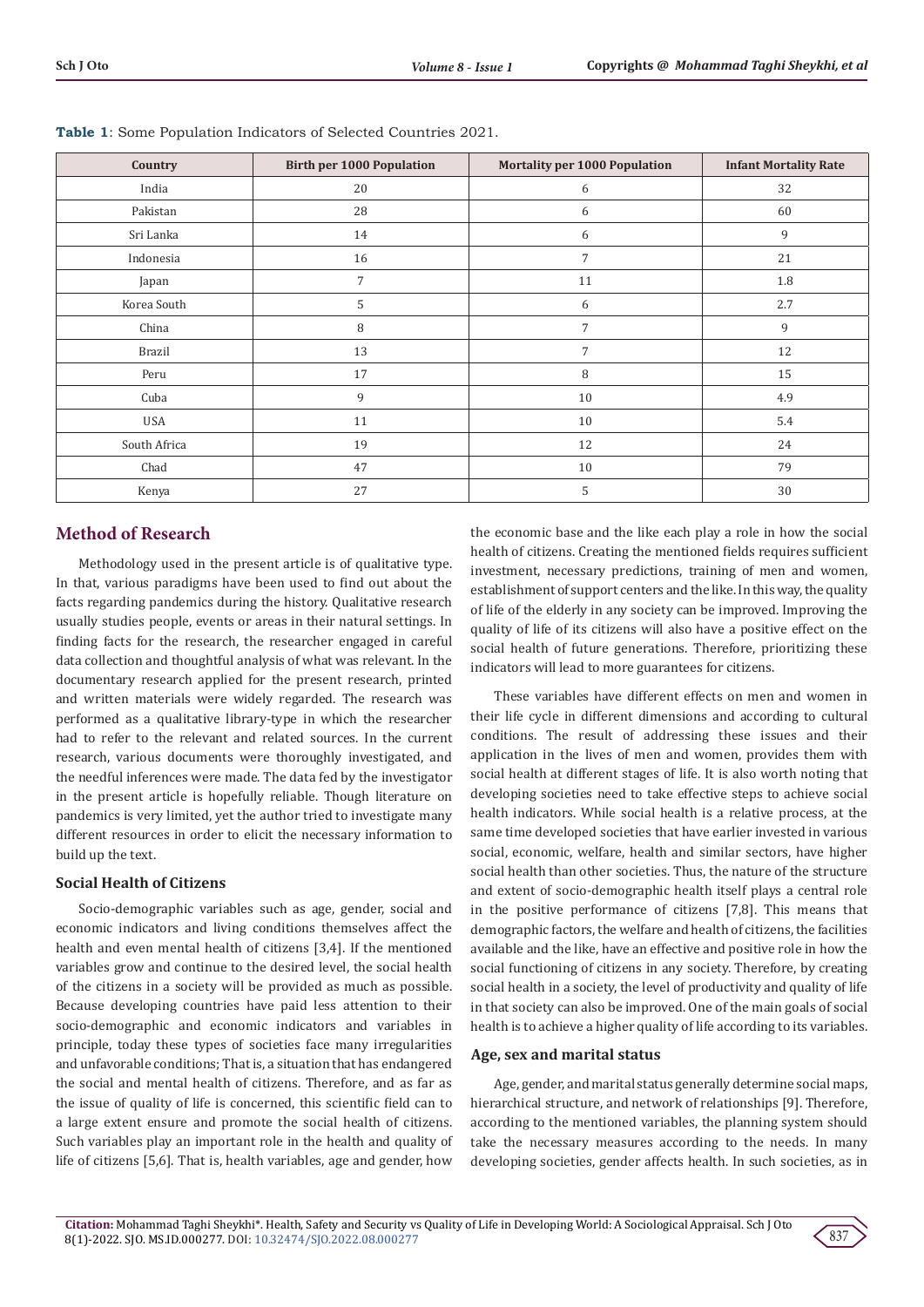many African countries, women are responsible for many of the plans for educating children, for counseling, for working on the farm, and so on; That is, a set of maps that harm women's health. Hence, these societies need to change many laws and adopt new norms; In such a way that they approach a kind of legal equality between the two sexes. Under such circumstances, more health can be created for women. While men have more leisure, and that in itself affects their longer life expectancy, such conditions must be created so that women have as much leisure and comfort as men. Such a trend ultimately helps to increase women's life expectancy. In order to achieve this and achieve greater health among women, raising the average age of marriage, reducing the number of children, spacing between children and the like, is generally recommended. Developed societies and countries that have taken such action sooner or later have subsequently achieved greater life expectancy among women, and subsequently provided greater health and social security for their citizens.

In contrast, women in such situations need more social services, more social assistance and other support. Many women today, especially in less developed societies, do not have adequate counseling and social work services. As a result, in many cases, their health is endangered, and they have a low quality of life. Today, many international human rights organizations are increasingly seeking to develop women's rights in order to improve their quality of life. This situation also provides more guarantees for future generations. Evidence of this claim is witnessed by industrial societies, including Japan; That is, a society in which the life expectancy of women has increased to 86 years in 2012, and that in itself creates a better situation for future generations of that society as far as their health and safety are concerned. Scientific findings suggest that African women in particular experience higher levels of mental distress than men [10]. Gender differences in less developed countries have left such a situation. Under such circumstances, for example in African society, women generally begin their married life at a young age, and naturally have children from an early age. This process causes them many physical and mental problems following early marriages. Men, on the other hand, generally have fewer illnesses and disabilities than women. On the other hand, it has been proven that the event of marriage has a positive effect on mental health, health and well-being [11-13], and in the absence or delay, Social services and counseling should be provided in a timely manner. While developing societies are changing rapidly, and in which marriage has been delayed by a variety of factors, such situations require counseling services and the like; In such a way that the behavioral patterns and social norms of young people can be influenced. On the other hand, social relations such as marriage, civil partnerships and the like have a serious relationship with socio-mental health and social cohesion among citizens [4]. Higher socio-psychological health of its citizens leads to healthier relationships in the family and marital life. Therefore, the relevant devices must always provide the necessary platforms to establish such relationships. Social welfare organizations play an important role in this movement.

#### **Education and employment**

Education level and employment status are considered as determinants of economic and financial status, and it also affects people's lifestyles [14,10]. Therefore, modern societies should always provide education and employment opportunities for different age groups; It is a process that helps to improve the economic situation of people in their future lives. In this way, more social health can be achieved. In other words, in the absence of educational and employment needs, their social health is endangered in various forms. At the same time, some believe that social inequalities resulting from socio-economic differences are sometimes seen in the form of differences in mental health [12]. In order to achieve social health, strengthening mental health among citizens in a desired society has a high priority. Therefore, by minimizing socio-economic differences, mental health can be generalized as much as possible in a given society. Thus, while social order is achieved, various functions are also performed in a timely manner and in place by individuals in the community. In this way, while achieving social health, the quality of life also improves more than at any time in the past.

Education, on the other hand, is positively related to mental health [15]. At the same time, research conducted by citizens of African societies suggests that immigration-based employment, usually by men, disrupts family cohesion, disrupts the health and safety of families, and ultimately leads to separate men from their wives and children [16]. One of the employment problems that affects the quality of life of citizens and families, and in some cases impairs their mental health, is the migration that takes place by men to achieve employment and income. This is the case today in many African countries, Latin America and parts of Asia; That is, a phenomenon that needs more monitoring and solutions. While immigration solves a problem in order to earn a living, it also brings with it many problems and challenges; That is, what primarily affects families.

#### **Urban and rural housing**

Research shows profound cultural differences as well as socio-economic differences in urban and rural areas [17]. Such differences themselves greatly affect many immigrants and job seekers. However, such differences are less visible in the points of origin (place of birth). Facing these cultural, social, and economic differences has a negative impact on lifestyles, as well as many citizen interactions. Therefore, urban and rural planners should always keep these weaknesses in mind. In this way, many possible social anomalies can be prevented by considering the possible weaknesses. The differences between urban and rural areas, especially in developing societies, are such that, based on findings from Chinese society, urban poor people report a higher standard of living than their rural counterparts [19]. As a result, more and more citizens are migrating from smaller, rural areas to urban areas to achieve greater health and social security; Just because they have a higher quality of life. Similarly, urban services are different from

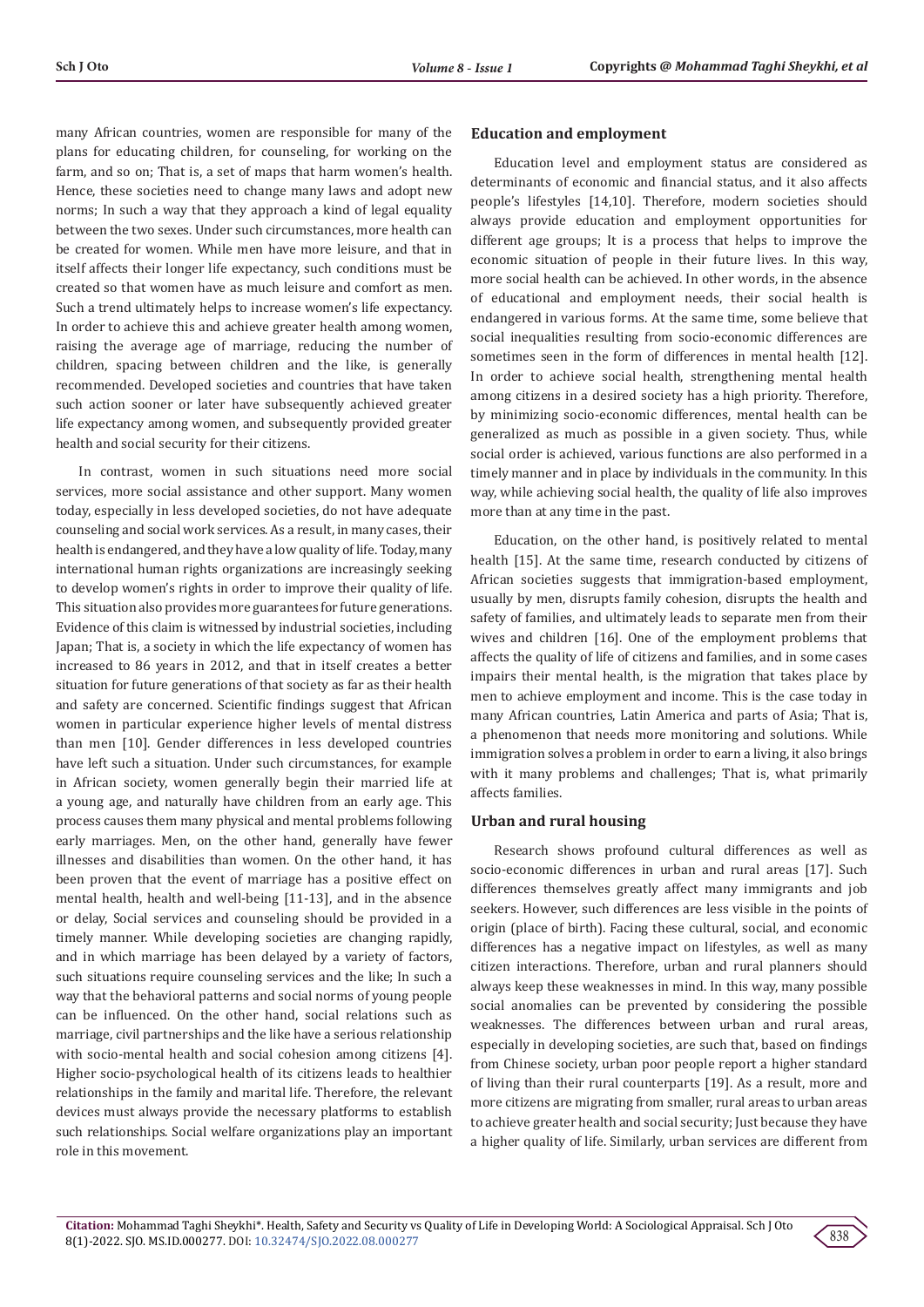smaller and rural areas in terms of quantity and quality, and in some cases they are of higher quality.

Therefore, human settlement is related to socio-economic factors that determine living conditions and quality of life. Hypothesis Therefore, developing countries and societies today are faced with the settlement and settlement of more nonindigenous populations; That is, a scenario that requires in-depth and continuous study. Likewise, the growing urban areas, which are facing an increasing number of citizens, themselves need more investment, wider service delivery, and so on. Otherwise, society will face many unforeseen challenges and problems. In other words, community support in these areas should be used as much as possible. It has also been shown that people living in poverty experience lower levels of happiness [13]. For this reason, in order to achieve a happier and more prosperous life, for example, many villagers in South Africa go to urban areas [10]; In a way, while it has expanded urbanization uncontrollably, it has placed a heavy burden on municipalities. Therefore, creating a logical balance between urban and rural areas eliminates or ineffective many of the above challenges.

#### **Discuss**

Social, economic and demographic variables in general macro affect the health and social security of citizens. How the economic situation, high population growth, appropriate social contexts, healthy families and the like, each in turn affects the health and safety of citizens in a society. Also, factors such as age, gender, marital status, employment status, level of education, environmental environment (urban or rural), and in general mental health each in turn affect health and social security. This connection or influence also affects the quality of family life. Therefore, in order to achieve greater family health, these factors must always be implemented in some way [19]. Because in less developed societies, urban areas bring more social health, population density in these areas is generally higher. This means that urban facilities and related services generally play a role as attractions, and as a result, cities become more densely populated. In general, the higher quality of life in cities has led to more people migrating from rural to urban areas in recent decades. It is also worth mentioning that the mentioned transformation itself causes many possible damages such as environmental pollution, transportation, and the like. Research shows that married citizens have better mental and social health than divorced, divorced, and widowed people [3]. Therefore, according to this hypothesis, the ground for marriage should always be provided for eligible age groups in order to provide them with mental and social health. This in itself improves the quality of psychological and social life [20].

### **Conclusion**

From the viewpoint of sociology, the three variables of health, safety and security while being affected by quality of life, at the same time affect quality of life. Human settlement while being related to

socio-economic factors that determine living conditions and quality of life from the old time, higher quality of life is currently absorbing more people today to have access to medical facilities, and more health security. While the older industrial countries reached higher quality of life some 200 years back, or more, developing world countries have started that since 1950. The countries are now highly attempting to raise their educational standards, enter more science, technology, medical knowledge, production and consumption of medicines and many more to access higher quality of life. Accessing such goals have given them the chance to have longer longevity. Higher quality of life has caused more standards to appear. In this way, many citizens of the developing world are nowadays living such as the citizens of the developed world.

#### **References**

- 1. World Population Data Sheet (2020) Population Reference Bureau, Washington DC, USA.
- 2. Merck Manual (2021) Brain, Spinal Cord, and Nerve Disorders.
- 3. Diener E, Ryan K (2009) Subjective Well-being: A general Overview. South African Journal of Psychology 39(4): 391-406.
- 4. Keyes CLM (2003) Dimension of Well-being and Mental Health in Adulthood. MC Bornstein, L Davidson CL, USA.
- 5. Myers DG (1995) Who is Happy? Psychological Sciences 6: 10-19.
- 6. Ryff CD (1995) Psychological Well-being Adult life. Current Directions in Psychological Science 4(4): 99-104.
- 7. Linely PA (2009) Measuring Happiness: The Higher Order Factor Structure of Subjective and Psychological Well-being Measure. Personality and Individual Differences 47: 878-884.
- 8. Waterman AS (2008) Reconsidering Happiness: A Eudaimonist's Perspective. Journal of Positive Psychology 3(4): 234-252.
- 9. Sokoya GO (2005) Afrocentric and Gendered Constructions of Psychological Well-being in Nigeria: A Case Study. Journal of Psychology in Africa 15(1): 31-40.
- 10. Vorster HH (2000) The Impact of Urbanisation on Physical,Physiological and Mental Health of Africans in the Northwest Province of South Africa: the THUSA study. South African Journal of Science 96: 505-514.
- 11. Hinks T (2005) What is the Structure of South Africa Happiness Equations? Evidence from Quality of Life Surveys. Social Indicators Research 82: 311-336.
- 12. Talala K (2008) Socio-demographic Differences in Self-reported Psychological Distress among 25- to 64-years-old Finns. Social Indicators Research 86: 323-335.
- 13. Diener E (1995) National Differences in Reported Subjective Well-being: Why Do They Occur? Social Indicators Research 34: 6-32.
- 14. Duchin F, Hubacek K (2003) Linking Social Expenditures to Household Lifestyles. Futures 25: 61-74.
- 15. Keyes CLM (2005a) Mental Illness and/ or Mental Health? Investigating Axioms of the Complete State Model of Health. Journal of Consulting and Clinical Psychology 73(3): 539-548.
- 16. Amoateng AY (2007) Towards a Conceptual Framework for Families and Households. AY Amoateng, TB Heaton (Eds.), Families and Households in Post-aparthied South Africa. Socio-demographic Perspectives. HSRC Press, Cape Town, USA. pp 27-42.